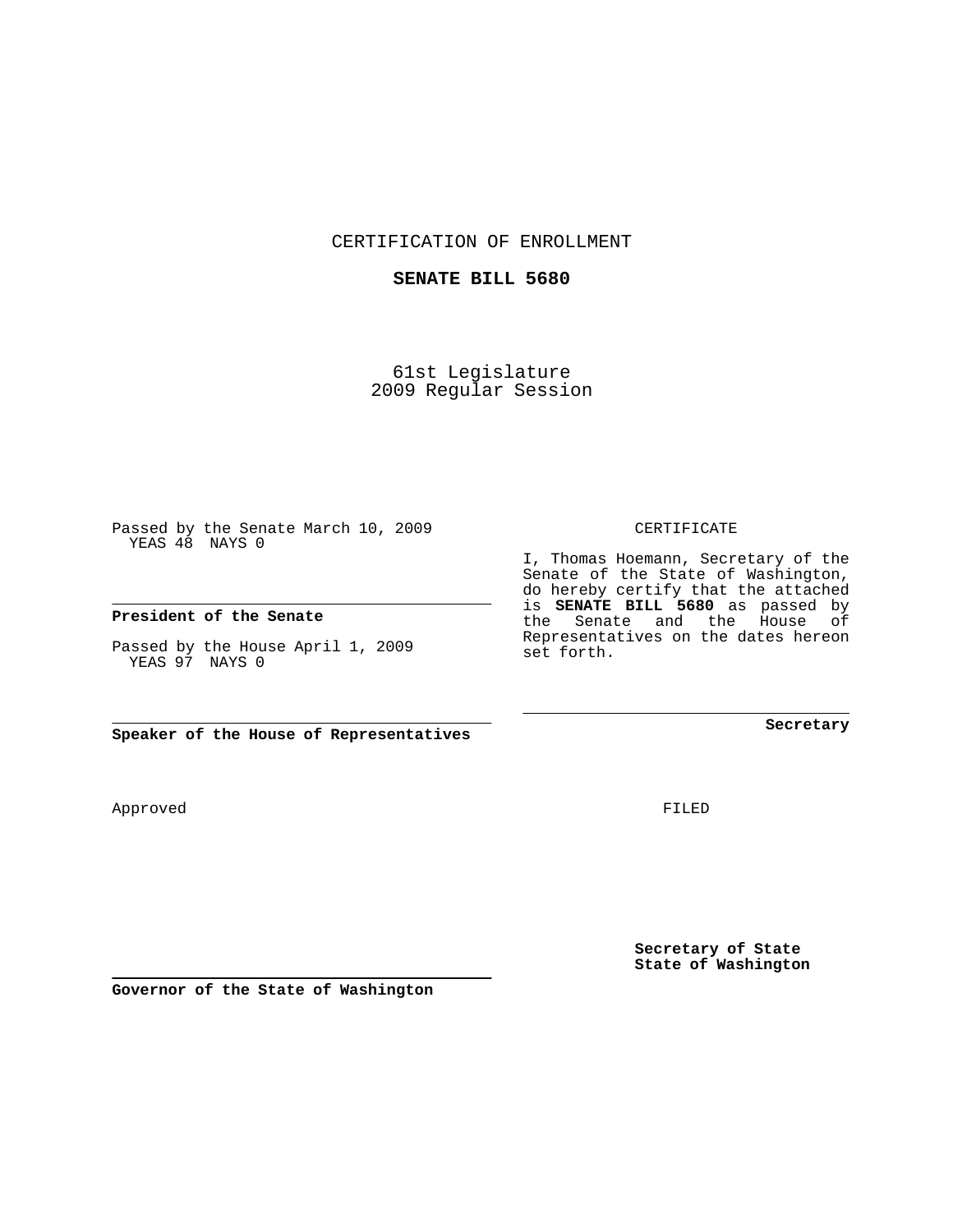## **SENATE BILL 5680** \_\_\_\_\_\_\_\_\_\_\_\_\_\_\_\_\_\_\_\_\_\_\_\_\_\_\_\_\_\_\_\_\_\_\_\_\_\_\_\_\_\_\_\_\_

\_\_\_\_\_\_\_\_\_\_\_\_\_\_\_\_\_\_\_\_\_\_\_\_\_\_\_\_\_\_\_\_\_\_\_\_\_\_\_\_\_\_\_\_\_

Passed Legislature - 2009 Regular Session

**State of Washington 61st Legislature 2009 Regular Session By** Senators Jarrett, Zarelli, Shin, Kohl-Welles, and Oemig Read first time 01/28/09. Referred to Committee on Ways & Means.

 1 AN ACT Relating to the property tax exemption for nonprofit 2 artistic, scientific, historical, and performing arts organizations; 3 and amending RCW 84.36.060.

4 BE IT ENACTED BY THE LEGISLATURE OF THE STATE OF WASHINGTON:

 5 **Sec. 1.** RCW 84.36.060 and 2003 c 121 s 1 are each amended to read 6 as follows:

7 (1) The following property shall be exempt from taxation:

 8 (a) All art, scientific, or historical collections of associations 9 maintaining and exhibiting such collections for the benefit of the 10 general public and not for profit, together with all real and personal 11 property of such associations used exclusively for the safekeeping, 12 maintaining and exhibiting of such collections;

13 (b) All the real and personal property owned by or leased to 14 associations engaged in the production and performance of musical, 15 dance, artistic, dramatic, or literary works for the benefit of the 16 general public and not for profit, which real and personal property is 17 used exclusively for this production or performance;

18 (c) All fire engines and other implements used for the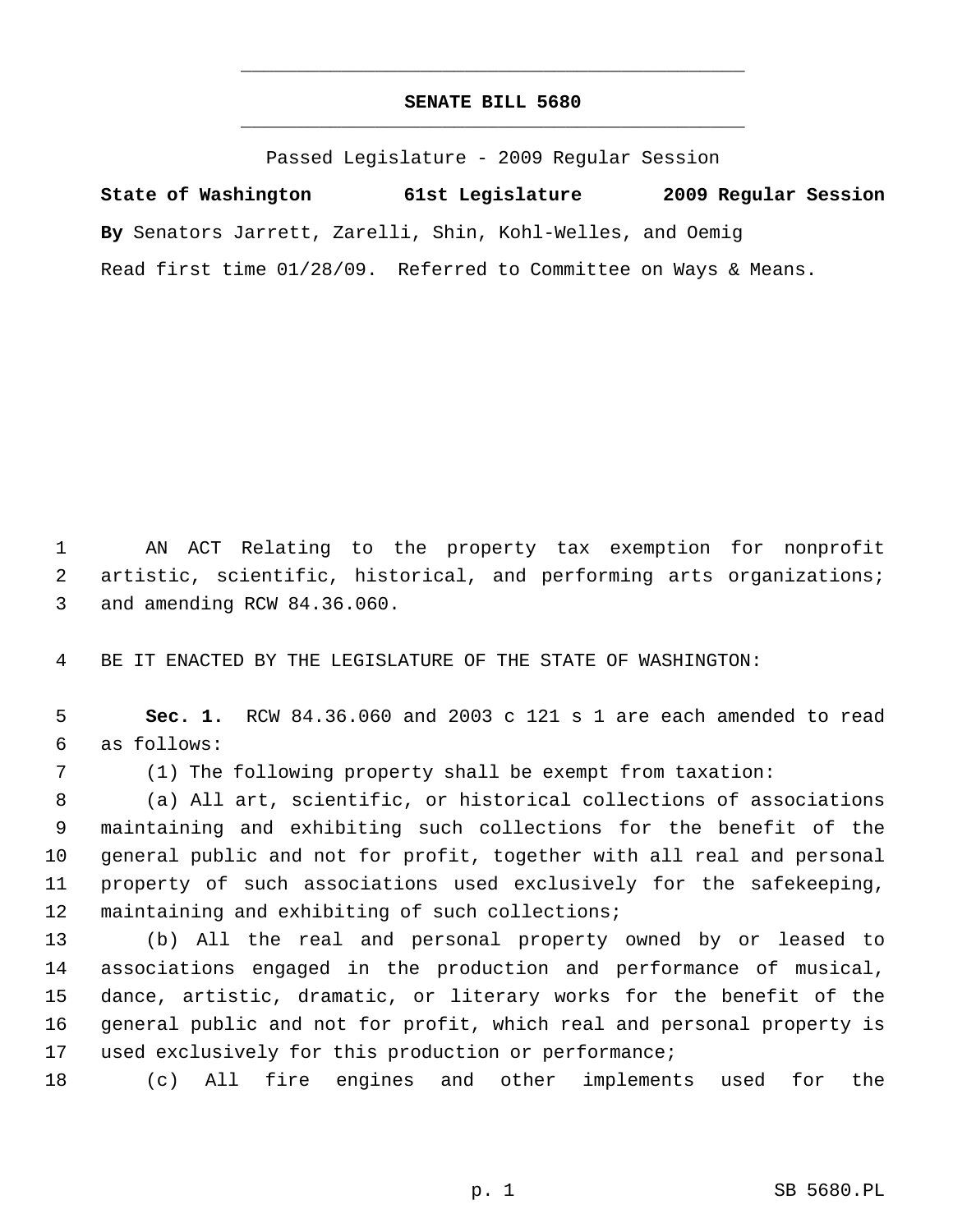1 extinguishment of fire, and the buildings used exclusively for their 2 safekeeping, and for meetings of fire companies, as long as the 3 property belongs to any city or town or to a fire company; and

 4 (d) All property owned by humane societies in this state in actual 5 use by the societies.

 6 (2) To receive an exemption under subsection (1)(a) or (b) of this 7 section:

 8 (a) An organization must be organized and operated exclusively for 9 artistic, scientific, historical, literary, musical, dance, dramatic, 10 or educational purposes and receive a substantial part of its support 11 (exclusive of income received in the exercise or performance by such 12 organization of its purpose or function) from the United States or any 13 state or any political subdivision thereof or from direct or indirect 14 contributions from the general public.

15 (b) If the property is not currently being used for an exempt 16 purpose but will be used for an exempt purpose within a reasonable 17 period of time, the nonprofit organization, association, or corporation 18 claiming the exemption must submit proof that a reasonably specific and 19 active program is being carried out to construct, remodel, or otherwise 20 enable the property to be used for an exempt purpose. The property 21 does not qualify for an exemption during this interim period if the 22 property is used by, loaned to, or rented to a for-profit organization 23 or business enterprise. Proof of a specific and active program to 24 build or remodel the property so it may be used for an exempt purpose 25 may include, but is not limited to:

26 (i) Affirmative action by the board of directors, trustees, or 27 governing body of the nonprofit organization, association, or 28 corporation toward an active program of construction or remodeling;

29 (ii) Itemized reasons for the proposed construction or remodeling;

30 (iii) Clearly established plans for financing the construction or 31 remodeling; or

32 (iv) Building permits.

33 (3) The use of property exempt under subsection (1)(a) or (b) of 34 this section by entities not eligible for a property tax exemption 35 under this chapter, except as provided in this section, nullifies the 36 exemption otherwise available for the property for the assessment year. 37 The exemption is not nullified if: